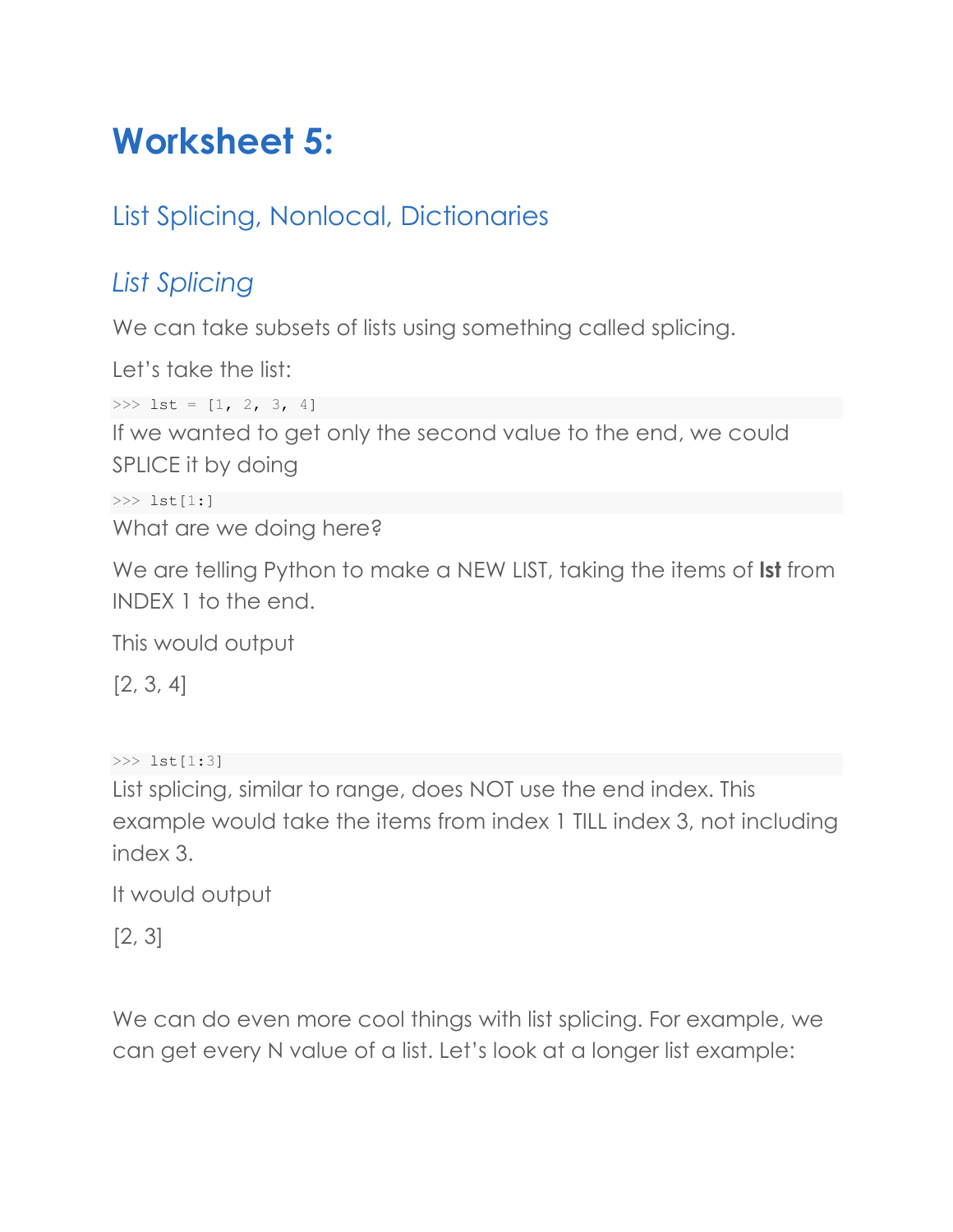$\gg$  lst2 = [1, 2, 3, 4, 5, 6, 7, 8, 9, 10] >>> lst2[1:8:2]

In this case, we have a THIRD argument for our list splicing. This represents every Nth digit in the range specified. So, in this example, we want every 2<sup>nd</sup> digit in the range from numbers 2 through 8. Thus, it would output:

[2, 4, 6, 8]

Lastly, we can have NEGATIVE list splicing! This may seem complicated, but if we follow the same idea of list splicing we used for positive indexes, it becomes simpler.

Let's make a chart using **lst2**

| <i>Value</i> |      |      |      | J  |                          |    |                          |   |   |
|--------------|------|------|------|----|--------------------------|----|--------------------------|---|---|
| Positive     |      |      |      |    | $\overline{\phantom{0}}$ |    |                          |   |   |
| index        |      |      |      |    |                          |    |                          |   |   |
| Negative -10 | $-9$ | $-8$ | $-1$ | -0 | -5                       | -4 | $\overline{\phantom{a}}$ | - | - |
| index        |      |      |      |    |                          |    |                          |   |   |

Think of the negative index as ANOTHER NAME for the positive index.

```
>>> lst2[3:7]
```
As we know, this would output

[4, 5, 6, 7]

However, we could ALSO write this same list splice as

 $>>$  lst2[-7:-3]

It uses the corresponding negative index, and uses the same rules we defined earlier for list splicing.

Now what do you think the following would output?

```
>>> lst2[-7:7]
It would ALSO output
```
[4, 5, 6, 7]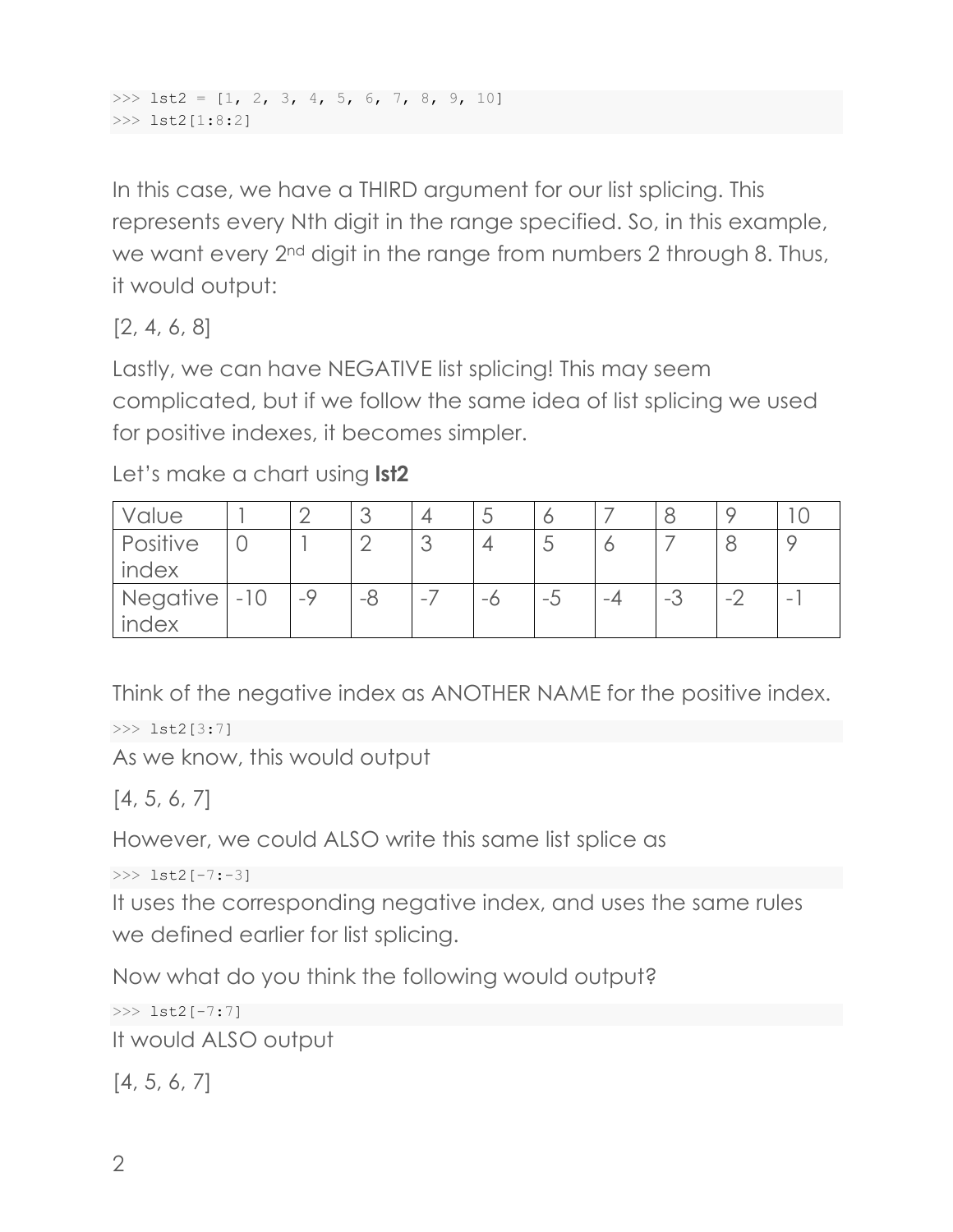Python sees the -7 index as its starting index, and 7 as its ending index. It then looks for their corresponding values in the list, and splices based on that information!

Let's do some practice!

### **Practice**

```
>>> my = ["oh", "my", 1, 5, 0, 89, 123]
>>> my[-2:-1]>>> my[1:4]
>>> my[my[3:-1][1]] = ["mamma", "mia"]
>>> my[my[-5:-4][0]-1][-1:]
>> my[0][::2]
```
## *Dictionaries*

We can correspond different values to other values using dictionaries. Dictionaries are similar to lists, but are vastly different.

We use dictionaries to map KEYS to VALUES.

(Tip: Dictionaries are unordered)

For example, we might define a dictionary as the following:

```
>>> singers = {"Taylor Swift" : True, "Justin Bieber" : False, "Michael 
Jackson" : True}
```
This dictionary maps certain singers (in the form of a string) to a boolean value (whether or not I like them).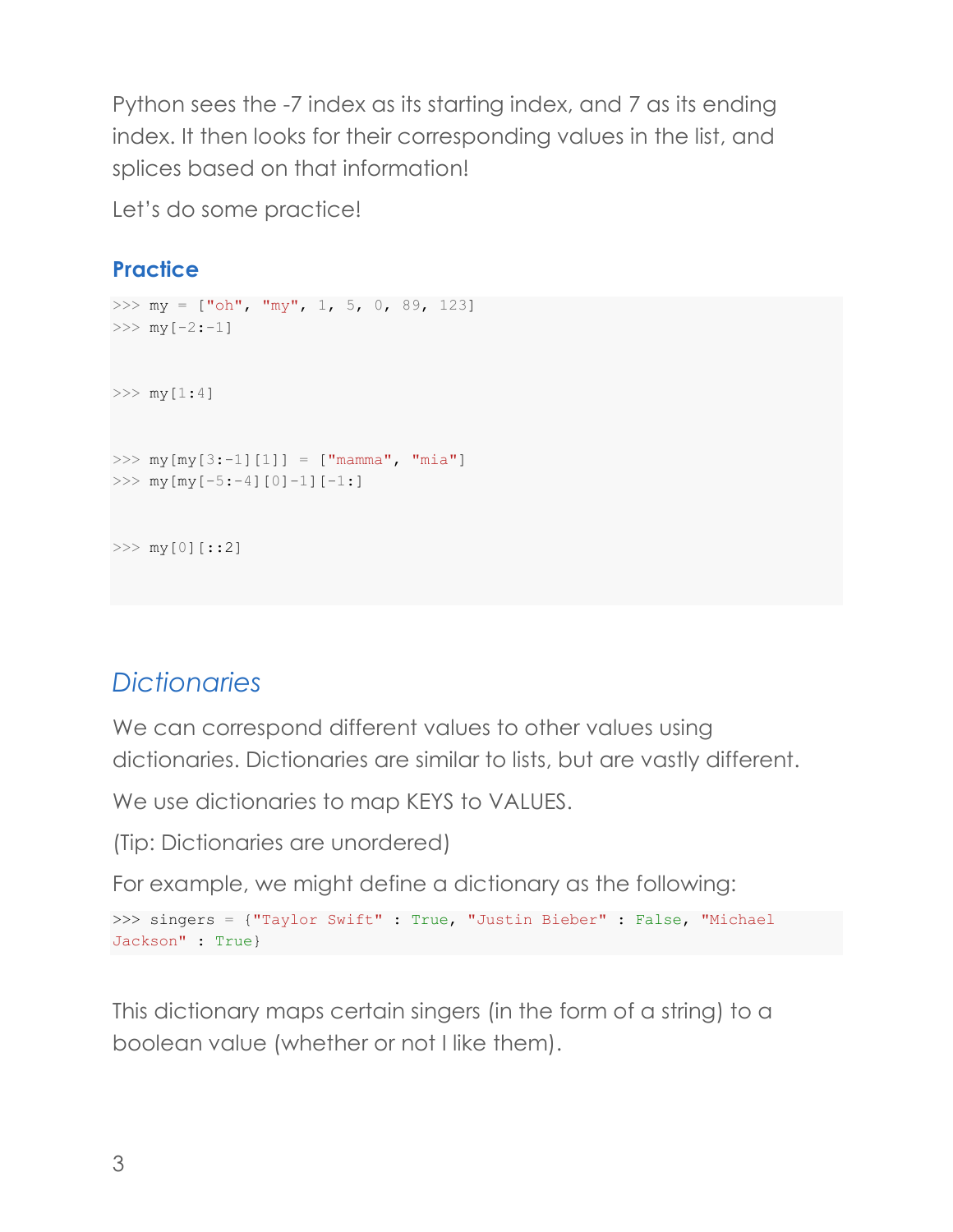It is important to remember that we cannot have more than one key of the same value.

It is also important to remember that the KEYS of dictionaries must be IMMUTABLE values, including numbers, strings, or tuples. Dictionaries themselves are mutable however.

How can we manipulate the contents of the dictionary?

```
>>> singers["Vance Joy"] = True
>>> singers
{'Taylor Swift': True, 'Justin Bieber': False, 'Michael Jackson': True, 
'Vance Joy': True}
>>> singers["Taylor Swift"] = False
>>> singers
{'Taylor Swift': False, 'Justin Bieber': False, 'Michael Jackson': True, 
'Vance Joy': True}
```
Notice the second example where we replaced the value for "Taylor Swift". If we try to add a value to a key that already exists in the dictionary, the value will be replaced, since we don't allow duplicates.

Here are some useful operations on dictionaries

```
>>> list(singers.values())
[False, False, True, True]
>>> list(singers.keys())
['Taylor Swift', 'Justin Bieber', 'Michael Jackson', 'Vance Joy']
>>> list(singers.items())
[('Taylor Swift', False), ('Justin Bieber', False), ('Michael Jackson', 
True), ('Vance Joy', True)]
>>> singers.pop("Michael Jackson")
True
>>> singers
{'Taylor Swift': False, 'Justin Bieber': False, 'Vance Joy': True}
>>> del singers["Justin Bieber"]
>>> singers
{'Taylor Swift': False, 'Vance Joy': True}
```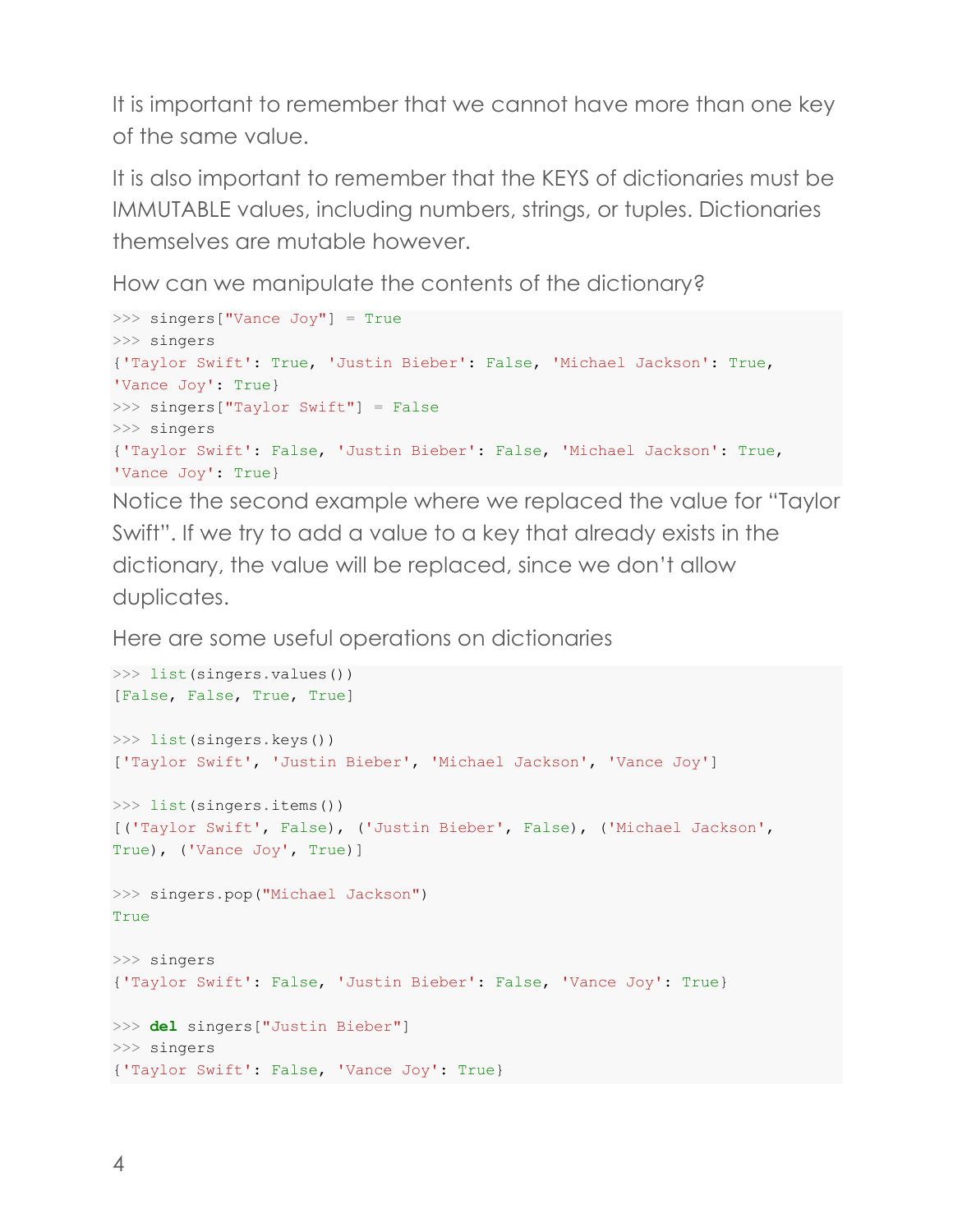Notice that list(singers.items()) gives the key-value pairs in the form of a TUPLE.

#### **Practice**

```
WWPD
>>> d = {"Starbucks" : 5, "Yali's" : 3, "Qualcomm" : 3, "1951" : 4}
>>> for i in d.values():
     i - 1
>>> d
>>> for k in d:
      print(k)
>>> for k in d:
  d[k] -= 1
>>> d
>>> d[2] = "Cafe Strada"
>>> for k in d:
      d[k] += 1
>>> d
>>> d['Yali's"] = "5">>> for i in d.values():
      print(i)
```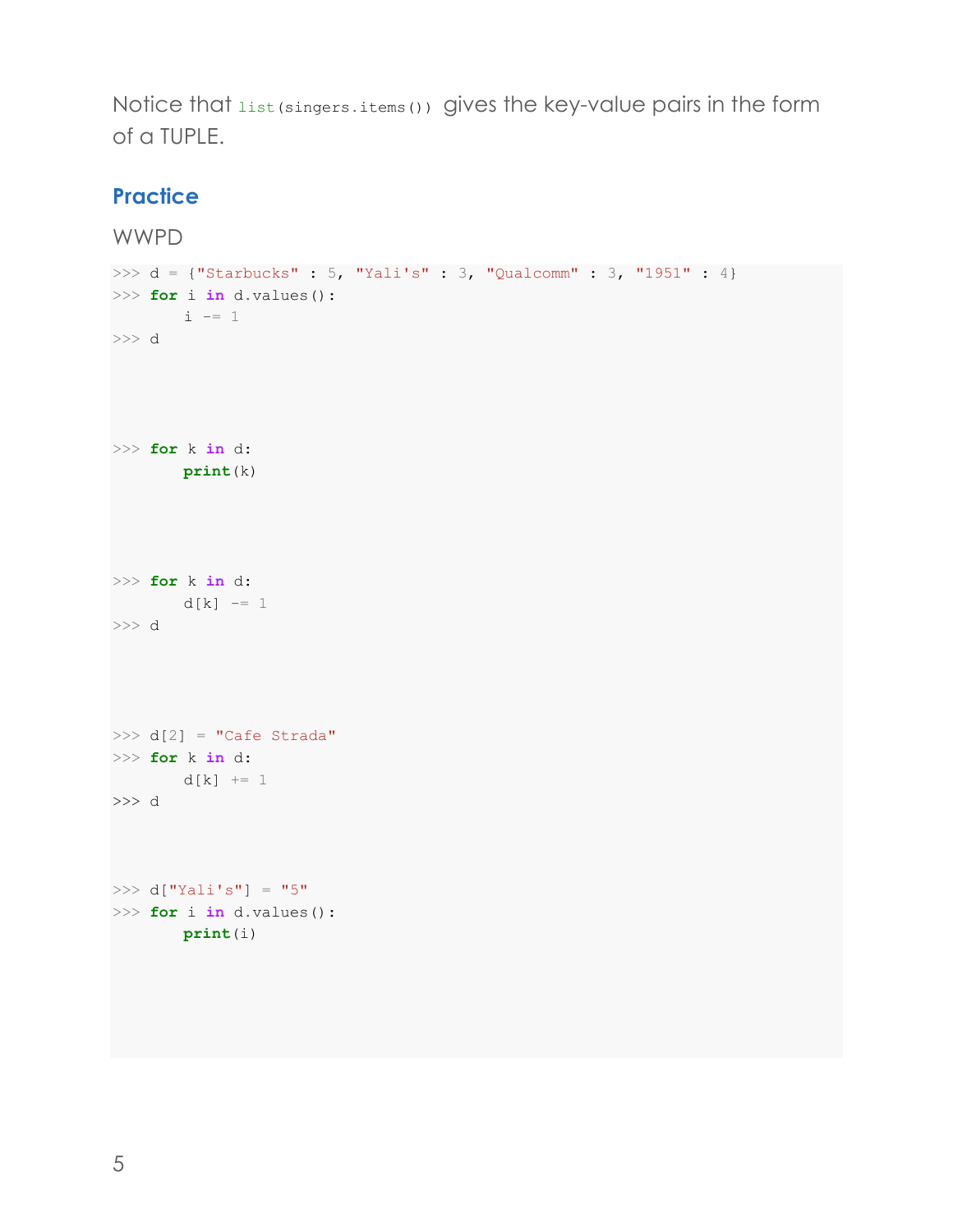#### Complete the function

| are immutable. Return a new dictionary.<br>>>> $d = \{ "a" : 1, "b" : 2, "c" : 3 \}$<br>$\gg$ new $d =$ switcheroo(d)<br>$>>$ new d<br>$\{1 : "a", 2 : "b", 3 : "c"\}$<br>$\gg\gg$ empty = {}<br>>>> new empty = switcheroo (empty)<br>>>> new empty<br>$\{ \}$<br>11.11.11<br>$\mathbf{r} = \mathbf{r} \cdot \mathbf{r}$ and $\mathbf{r} = \mathbf{r} \cdot \mathbf{r}$ and $\mathbf{r} = \mathbf{r} \cdot \mathbf{r}$<br>keys, values =<br>for in |  | def switcheroo(d):                                                   |  |  |  |  |  |  |  |  |  |  |
|-----------------------------------------------------------------------------------------------------------------------------------------------------------------------------------------------------------------------------------------------------------------------------------------------------------------------------------------------------------------------------------------------------------------------------------------------------|--|----------------------------------------------------------------------|--|--|--|--|--|--|--|--|--|--|
|                                                                                                                                                                                                                                                                                                                                                                                                                                                     |  | """Switch all the keys and values in a dictionary. Assume all values |  |  |  |  |  |  |  |  |  |  |
|                                                                                                                                                                                                                                                                                                                                                                                                                                                     |  |                                                                      |  |  |  |  |  |  |  |  |  |  |
|                                                                                                                                                                                                                                                                                                                                                                                                                                                     |  |                                                                      |  |  |  |  |  |  |  |  |  |  |
|                                                                                                                                                                                                                                                                                                                                                                                                                                                     |  |                                                                      |  |  |  |  |  |  |  |  |  |  |
|                                                                                                                                                                                                                                                                                                                                                                                                                                                     |  |                                                                      |  |  |  |  |  |  |  |  |  |  |
|                                                                                                                                                                                                                                                                                                                                                                                                                                                     |  |                                                                      |  |  |  |  |  |  |  |  |  |  |
|                                                                                                                                                                                                                                                                                                                                                                                                                                                     |  |                                                                      |  |  |  |  |  |  |  |  |  |  |
|                                                                                                                                                                                                                                                                                                                                                                                                                                                     |  |                                                                      |  |  |  |  |  |  |  |  |  |  |
|                                                                                                                                                                                                                                                                                                                                                                                                                                                     |  |                                                                      |  |  |  |  |  |  |  |  |  |  |
|                                                                                                                                                                                                                                                                                                                                                                                                                                                     |  |                                                                      |  |  |  |  |  |  |  |  |  |  |
|                                                                                                                                                                                                                                                                                                                                                                                                                                                     |  |                                                                      |  |  |  |  |  |  |  |  |  |  |
|                                                                                                                                                                                                                                                                                                                                                                                                                                                     |  |                                                                      |  |  |  |  |  |  |  |  |  |  |
|                                                                                                                                                                                                                                                                                                                                                                                                                                                     |  |                                                                      |  |  |  |  |  |  |  |  |  |  |
|                                                                                                                                                                                                                                                                                                                                                                                                                                                     |  |                                                                      |  |  |  |  |  |  |  |  |  |  |
|                                                                                                                                                                                                                                                                                                                                                                                                                                                     |  |                                                                      |  |  |  |  |  |  |  |  |  |  |
|                                                                                                                                                                                                                                                                                                                                                                                                                                                     |  |                                                                      |  |  |  |  |  |  |  |  |  |  |
|                                                                                                                                                                                                                                                                                                                                                                                                                                                     |  |                                                                      |  |  |  |  |  |  |  |  |  |  |
|                                                                                                                                                                                                                                                                                                                                                                                                                                                     |  |                                                                      |  |  |  |  |  |  |  |  |  |  |
|                                                                                                                                                                                                                                                                                                                                                                                                                                                     |  |                                                                      |  |  |  |  |  |  |  |  |  |  |
| return                                                                                                                                                                                                                                                                                                                                                                                                                                              |  |                                                                      |  |  |  |  |  |  |  |  |  |  |

### *Nonlocal*

Nonlocal statements are powerful tools that can be used in higher order functions. If we wanted to change something in our parent frame, we can use nonlocal to enable us to do so. Let's look at an example using environment diagrams.

```
def go_bears(oski):
       stanford_sucks = oski
       def cardinal():
               nonlocal stanford_sucks
               stanford_sucks = not stanford_sucks
       cardinal()
       return stanford_sucks
go_bears(False)
```
If we build an environment diagram, up until the return statement in go\_bears, we get something like this.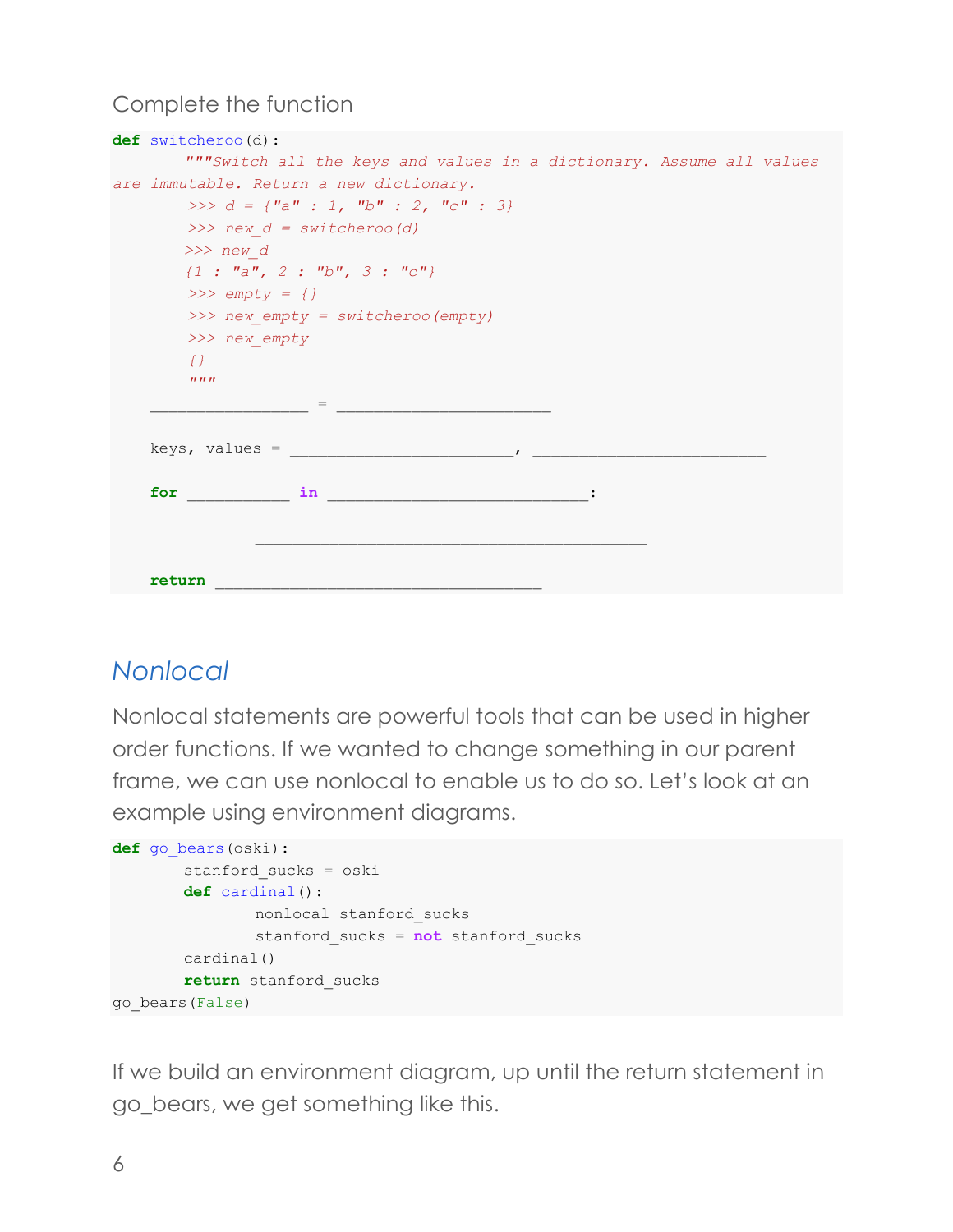

When we call the cardinal function, we assign the variable *stanford\_sucks* to be nonlocal. This allows us to edit the variable *stanford\_sucks*, which exists in f1, inside f2.

At the end of execution, the environment diagram would look like:

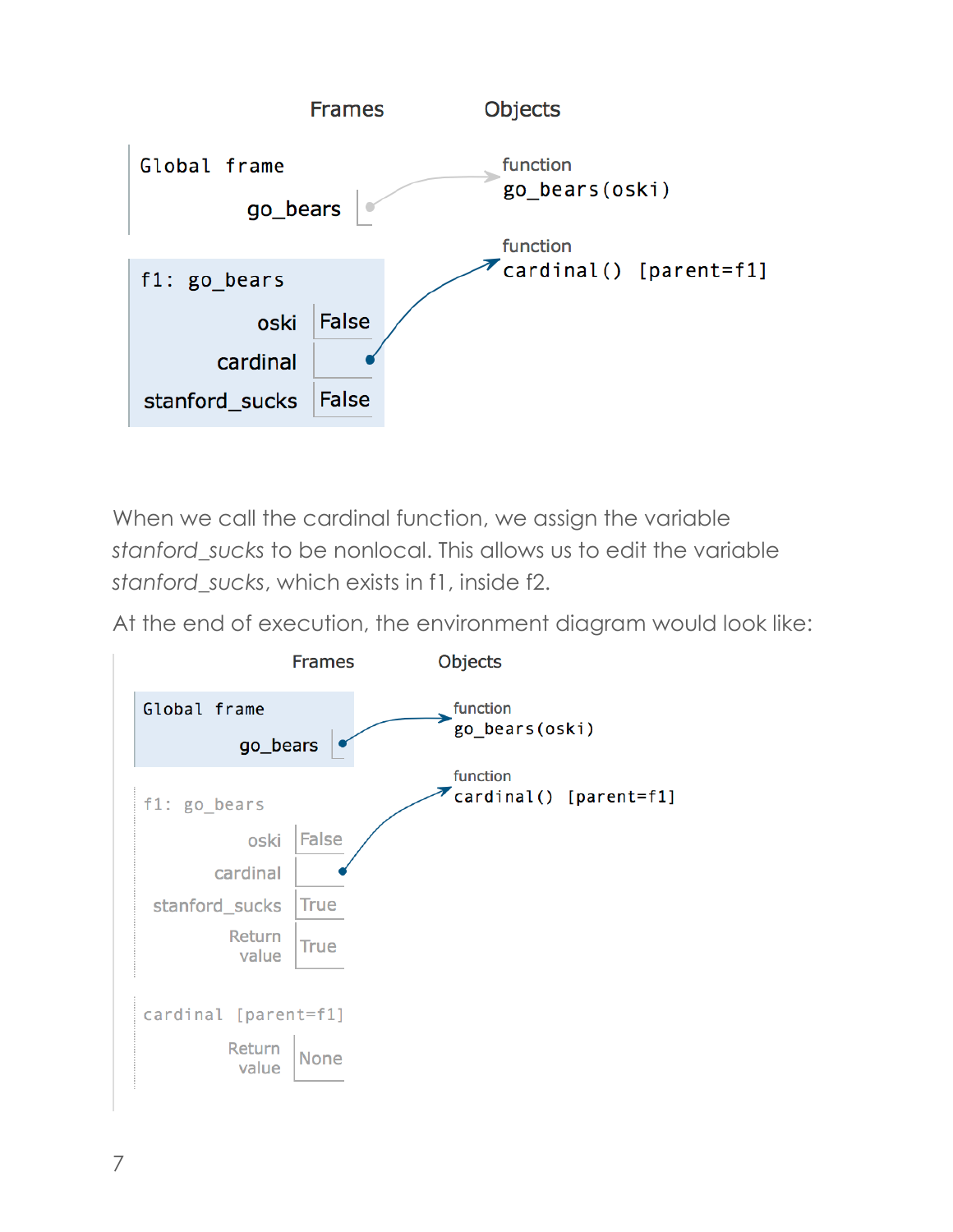As you can see, *stanford\_sucks* changed inside f1.

To better see this concept, let's see what happens if we didn't have the nonlocal statement.

```
def go_bears(oski):
       stanford_sucks = oski
       def cardinal():
               #nonlocal stanford_sucks
               stanford_sucks = not stanford_sucks
       cardinal()
       return stanford_sucks
go_bears(False)
```


When we try to assign *stanford* sucks inside f2, we get an error, as Python is confused whether to change the variable in f1, or make a new variable.

Some important edge case:

We cannot change global variables using nonlocal and we cannot change variables inside the

Let's do some practice to investigate the power of nonlocal statements.